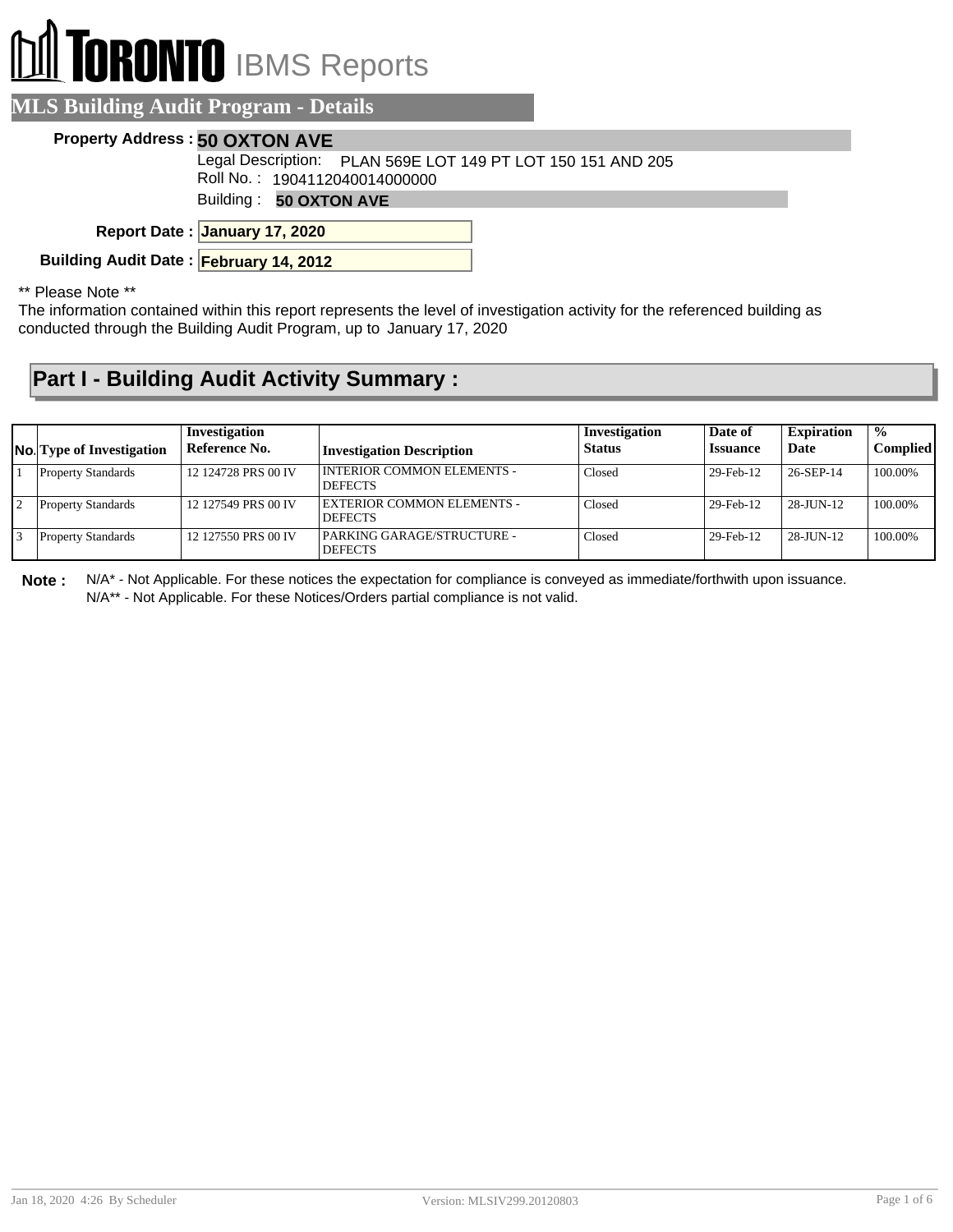## **Part II - Building Audit Details for Property Standards Orders :**

| <b>INo.</b> Investigation | Reference No. | <b>Investigation Description</b>                                 | <b>Status</b> | <b>∣Issuance</b>    | ∣Date | <b>Inspection Date</b> |
|---------------------------|---------------|------------------------------------------------------------------|---------------|---------------------|-------|------------------------|
| Property Standards        |               | 12 127550 PRS 00 IV PARKING GARAGE/STRUCTURE -<br><b>DEFECTS</b> | Closed        | 29-Feb-12 28-JUN-12 |       | 29-Jun-12              |

**No. of defects contained within the Order :**

**No. of defects that remain outstanding :**

|     | <b>Deficiency Details</b>                                                                                                                    |              |               |  |  |  |  |
|-----|----------------------------------------------------------------------------------------------------------------------------------------------|--------------|---------------|--|--|--|--|
| No. | <b>Violation/Defect</b>                                                                                                                      | Location     | <b>Status</b> |  |  |  |  |
|     | Lighting in a garage is provided at less than 50 lux.                                                                                        | Parking Area | Closed        |  |  |  |  |
| 2   | The ceilings in the parking or storage garage are not maintained free of holes, breaks or cracks.                                            | Parking Area | Closed        |  |  |  |  |
| 3   | The parking or storage garage is used to keep junk or rubbish. Namely used appliances, matress,<br>tires, counter tops, leaf bags etc.       | Parking Area | Closed        |  |  |  |  |
| 4   | The floor and every appurtenance, surface cover and finish is not maintained. Namely clean and<br>power wash flooring are.                   | Parking Area | Closed        |  |  |  |  |
| 5   | The parking or storage garage walls painted surface is not maintained in a state of good repair.<br>Namely paint and concrete deterioriation | Parking Area | Closed        |  |  |  |  |
| 6   | Wall(s) not maintained free of holes, cracks, damaged and deteriorated materials.                                                            | Parking Area | Closed        |  |  |  |  |

**0**

**6**

| Type of<br> No. Investigation | ∣Investiɑation<br><b>Reference No.</b> | <b>Investigation Description</b>                                 | <b>Investigation Date of</b><br><b>Status</b> | <b>Ilssuance Date</b> | <b>Expiration</b> | <b>Next Scheduled</b><br><b>Inspection Date</b> |
|-------------------------------|----------------------------------------|------------------------------------------------------------------|-----------------------------------------------|-----------------------|-------------------|-------------------------------------------------|
| Property Standards            |                                        | 12 127549 PRS 00 IV EXTERIOR COMMON ELEMENTS -<br><b>DEFECTS</b> | Closed                                        | 29-Feb-12 28-JUN-12   |                   | 24-Jun-14                                       |

**0**

**24**

**No. of defects contained within the Order :**

**No. of defects that remain outstanding :**

|     | <b>Deficiency Details</b>                                                                                                                                                                                                                                                                                              |                             |               |  |  |  |  |  |
|-----|------------------------------------------------------------------------------------------------------------------------------------------------------------------------------------------------------------------------------------------------------------------------------------------------------------------------|-----------------------------|---------------|--|--|--|--|--|
| No. | <b>Violation/Defect</b>                                                                                                                                                                                                                                                                                                | Location                    | <b>Status</b> |  |  |  |  |  |
|     | The (verandah, porch, deck, loading dock, ramp, balcony, fire escape or other similar structure,<br>and/or other appurtenant attachment) and/or the supporting structural member(s) is not being<br>maintained free from defects and/or hazards. Namely concrete deterioriation and exposed re-bar<br>on balcony slab. | <b>Exterior Of Building</b> | Closed        |  |  |  |  |  |
| 2   | The floor and every appurtenance, surface cover and finish is not maintained. Namely damaged<br>terrazo                                                                                                                                                                                                                | <b>Exterior Of Building</b> | Closed        |  |  |  |  |  |
| 3   | The floor and every appurtenance, surface cover and finish is not maintained. Namely concrete<br>deterioriation landing around fron entrance                                                                                                                                                                           | <b>Exterior Of Building</b> | Closed        |  |  |  |  |  |
| 4   | The floor and every appurtenance, surface cover and finish is not maintained. Namely damaged<br>terrazo at fron entrance landing area.                                                                                                                                                                                 | <b>Exterior Of Building</b> | Closed        |  |  |  |  |  |
| 5   | Previously finished surface(s) in the public area of the property is not maintained in good repair.<br>Namely concrete deterioriation on flashing around building                                                                                                                                                      | <b>Exterior Of Building</b> | Closed        |  |  |  |  |  |
| 6   | Intermediate handrails not provided between landings or greater then 1650mm apart, namely<br>stairwells at front of building                                                                                                                                                                                           | <b>Exterior Of Building</b> | Closed        |  |  |  |  |  |
|     | In a dwelling unit, a window located more than 2,000 millimetres above grade opens within 1,500<br>millimetres of the floor not leading to a balcony does not employ a controlled sash operation to<br>restrict, when engaged, the opening of the operable sash to not more than 100 millimetres.                      | <b>Exterior Of Building</b> | Closed        |  |  |  |  |  |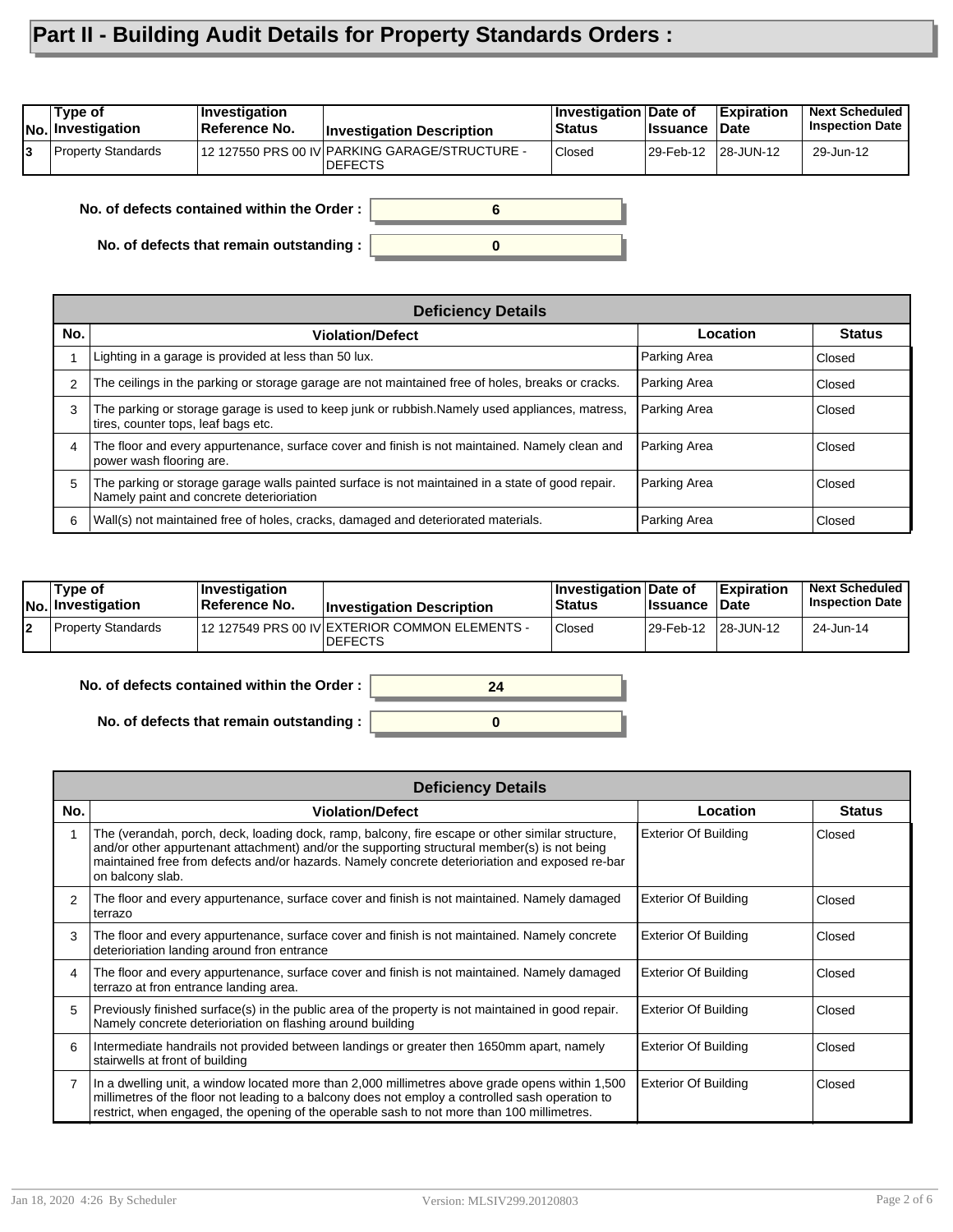|    | In a dwelling unit, a window located more than 2,000 millimetres above grade opens within 1,500<br>millimetres of the floor not leading to a balcony does not employ a controlled sash operation to<br>restrict, when engaged, the opening of the operable sash to not more than 100 millimetres, to<br>include installation of window air conditioner units. | <b>Exterior Of Building</b> | Closed           |
|----|---------------------------------------------------------------------------------------------------------------------------------------------------------------------------------------------------------------------------------------------------------------------------------------------------------------------------------------------------------------|-----------------------------|------------------|
| 9  | Guard has openings of a size that does not prevent the passsage of a sphere having a diameter<br>more than 100 millimetres. Namely guard on top retaining wall located at boiler room exit stairwell.                                                                                                                                                         | <b>Exterior Of Building</b> | Substantially Co |
| 10 | Guard with a minimum height of 1,070 millimetres has not been provided at a raised floor where<br>the difference in level is more than 600 millimetres. Namely all retanining walls around front<br>entrance and retainin walls around exit door near parking garage enrance                                                                                  | <b>Exterior Of Building</b> | Closed           |
| 11 | Exterior walkway not maintained. Namely craked/damaged patio stones                                                                                                                                                                                                                                                                                           | <b>Exterior Of Building</b> | Closed           |
| 12 | The retaining wall is not being maintained in good repair. Namely cracks and cocrete<br>deterioriation on retaining wall near driveway.                                                                                                                                                                                                                       | <b>Exterior Of Building</b> | Closed           |
| 13 | Exterior door is not maintained in good repair. Namely hole on door.                                                                                                                                                                                                                                                                                          | <b>Exterior Of Building</b> | Closed           |
| 14 | Exterior door is not maintained in good repair. Namely re-paint exterior door                                                                                                                                                                                                                                                                                 | <b>Exterior Of Building</b> | Closed           |
| 15 | The electrical connections are not maintained in a safe and complete condition. Namely loose<br>wires                                                                                                                                                                                                                                                         | <b>Exterior Of Building</b> | Closed           |
| 16 | The protective/decorative finish on the exterior surfaces is not being maintained in good repair.<br>Namely spalling brick and concrete deterioriation on retaining walls                                                                                                                                                                                     | <b>Exterior Of Building</b> | Closed           |
| 17 | The protective/decorative finish on the exterior surfaces is not being maintained in good repair.<br>Namely concrete deterioriation on window sills                                                                                                                                                                                                           | <b>Exterior Of Building</b> | Closed           |
| 18 | The ventilation system or unit is not kept in good repair and maintained in good working condition<br>at all times. Namely rusted vent gril/grade                                                                                                                                                                                                             | <b>Exterior Of Building</b> | Closed           |
| 19 | Exterior window(s) with broken/cracked glass.                                                                                                                                                                                                                                                                                                                 | <b>Exterior Of Building</b> | Closed           |
| 20 | The transparent surface is not kept reasonably clean                                                                                                                                                                                                                                                                                                          | <b>Exterior Of Building</b> | Closed           |
| 21 | Driveway(s) and/or similar areas not maintained. Namely cracks and ruts                                                                                                                                                                                                                                                                                       | <b>Exterior Of Building</b> | Closed           |
| 22 | Exterior yard that is used for the parking or storage of vehicles or surfaced with a material<br>impervious to water is not maintained so as parking space marking are to be clearly visible.                                                                                                                                                                 | <b>Exterior Of Building</b> | Closed           |
| 23 | Curb stops or restraining devices are not positioned to prevent vehicles from causing injury,<br>damage or encroaching on to property.                                                                                                                                                                                                                        | <b>Exterior Of Building</b> | Closed           |
| 24 | The retaining wall is not being maintained in good repair. Namely spalling brick.                                                                                                                                                                                                                                                                             | <b>Exterior Of Building</b> | Closed           |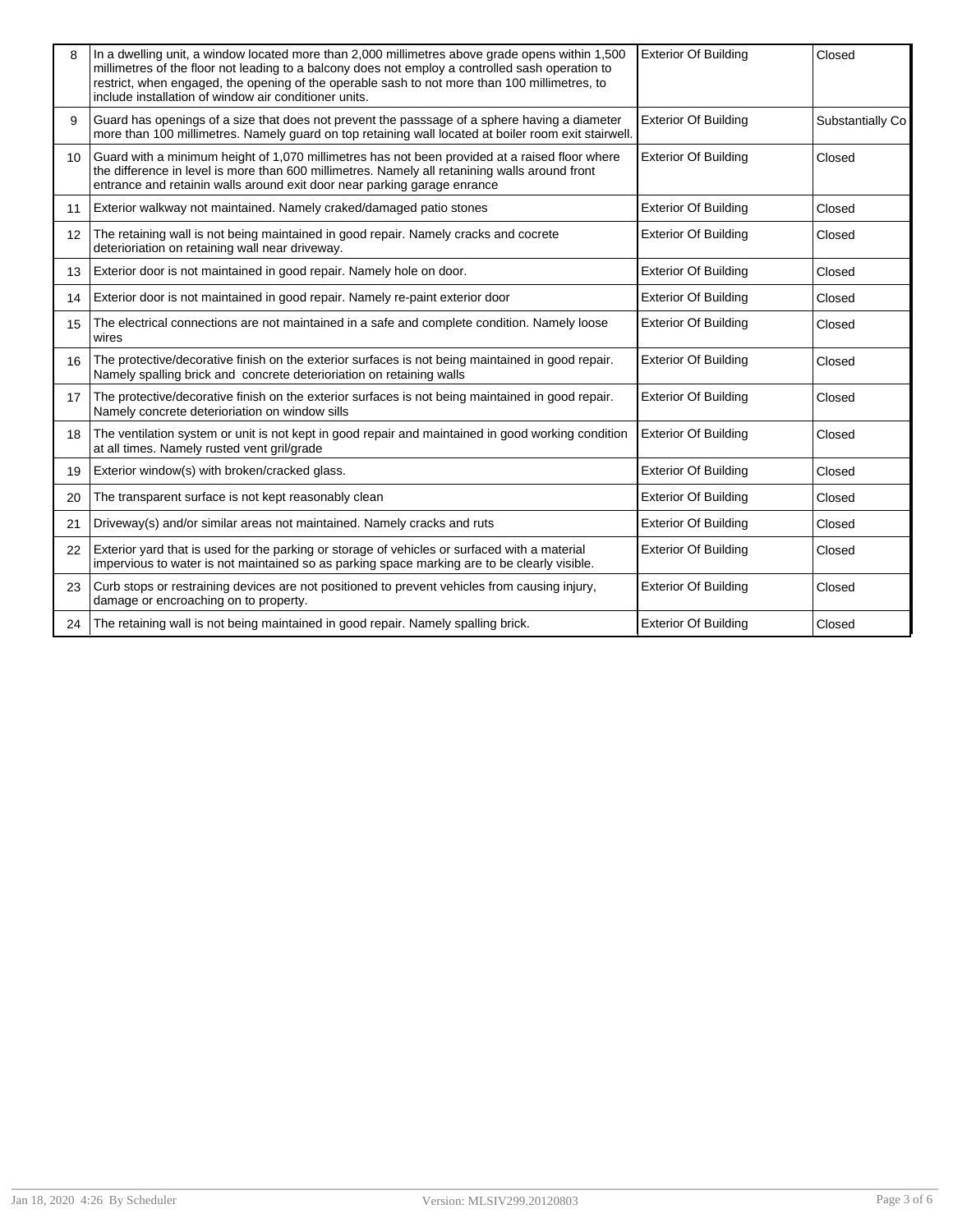| Type of<br>No. Investigation | <b>Investigation</b><br>⊺Reference No. | <b>Investigation Description</b>                                 | ∣Investigation Date of<br><b>Status</b> | <b>Issuance</b>       | <b>Expiration</b><br><b>Date</b> | <b>Next Scheduled</b><br><b>Inspection Date</b> |
|------------------------------|----------------------------------------|------------------------------------------------------------------|-----------------------------------------|-----------------------|----------------------------------|-------------------------------------------------|
| Property Standards           |                                        | 12 124728 PRS 00 IV INTERIOR COMMON ELEMENTS -<br><b>DEFECTS</b> | <sup>'</sup> Closed                     | 129-Feb-12 126-SEP-14 |                                  | 17-Jun-15                                       |

| No. of defects contained within the Order:       | 35 |
|--------------------------------------------------|----|
| No. of defects that remain outstanding : $\vert$ |    |

| <b>Deficiency Details</b> |                                                                                                                                                                                                                                                                                                   |                    |                  |  |  |  |  |  |
|---------------------------|---------------------------------------------------------------------------------------------------------------------------------------------------------------------------------------------------------------------------------------------------------------------------------------------------|--------------------|------------------|--|--|--|--|--|
| No.                       | <b>Violation/Defect</b>                                                                                                                                                                                                                                                                           | Location           | <b>Status</b>    |  |  |  |  |  |
| 1                         | Previously finished wall(s) in the public area of the property are not renewed or refinished, when<br>necessary, to maintain a similar appearance. Namely: 1st floor, all plaster repairs on the wall are<br>required to be painted.                                                              | 1st Floor          | Closed           |  |  |  |  |  |
| 2                         | Wall(s) not maintained free of unused materials. Namely: Metal mail box and wall hangers, if not<br>in use, should be removed.                                                                                                                                                                    | 2nd Floor          | Closed           |  |  |  |  |  |
| 3                         | Floor(s) and/or floor covering(s) not maintained free from trip or other hazardous condition.<br>Namely: Carpet has deteriorated near unit 204.                                                                                                                                                   | 2nd Floor          | Closed           |  |  |  |  |  |
| 4                         | Floor(s) and/or floor covering(s) not maintained free from trip or other hazardous condition.<br>Namely: Carpet is torn near unit 409.                                                                                                                                                            | 4th Floor          | Closed           |  |  |  |  |  |
| 5                         | Interior door(s), frames(s), glass pane(s), and/or hardware not maintained in good repair. Namely:<br>Boiler room. Self closer on door is missing.                                                                                                                                                | <b>Boiler Room</b> | Closed           |  |  |  |  |  |
| 6                         | Lighting in a service hallway is provided at less than 50 lux. Namely: Hallway lighting is below the<br>required average of 50 Lux.                                                                                                                                                               | Hall               | Closed           |  |  |  |  |  |
| 7                         | Lighting in a laundry room is provided at less than 200 lux. Namely: Upgrade lighting level to 200<br>Lux.                                                                                                                                                                                        | Laundry Room       | Closed           |  |  |  |  |  |
| 8                         | Floor and/or floor covering not kept in a clean and sanitary condition. Namely: Clean lint from<br>behind machines.                                                                                                                                                                               | Laundry Room       | Closed           |  |  |  |  |  |
| 9                         | Emergency contact sign does not indicate current name, address and telephone number of the<br>person responsible for the property and the name and telephone number of the authorized person<br>to contact in case of an emergency on a 24 hour basis.                                            | Lobby              | Closed           |  |  |  |  |  |
| 10                        | The supplied facility in or on the property is not constructed, installed and/or maintained so that it<br>will function safely and effectively. Namely: Locker room. Damaged wood frame on cage doors<br>#4, #15 and #16.                                                                         | Locker Room        | Closed           |  |  |  |  |  |
| 11                        | Interior door(s), frames(s), glass pane(s), and/or hardware not maintained in good repair. Namely:<br>Elevator room. Instrument panel covers are missing.                                                                                                                                         | Roof Of Building   | Closed           |  |  |  |  |  |
| 12 <sup>2</sup>           | Exterior door, window, skylight or basement hatchway not maintained in good repair. Namely:<br>Exterior door to Elevator service room is not closing properly. Needs adjustment.                                                                                                                  | Roof Of Building   | Closed           |  |  |  |  |  |
| 13                        | Required guard does not prevent the passage of a spherical object having a diameter more than<br>100 millimetres.                                                                                                                                                                                 | Stairway           | Closed           |  |  |  |  |  |
| 14                        | The location and size of openings present a hazard as they are designed with members or<br>attachments between 140 millimetres and 900 millimetres above the level protected by the guard<br>which facilitate climbing.                                                                           | Stairway           | Closed           |  |  |  |  |  |
| 15                        | Height of the guard for the exit stairs are less than 920 millimetres measured vertically to the top<br>of the guard from a line drawn through the outside edges of the stair nosings.                                                                                                            | Stairway           | Closed           |  |  |  |  |  |
| 16                        | Height of the guard for the exit stairs are less than 1,070 millimetres around landings.                                                                                                                                                                                                          | Stairway           | Closed           |  |  |  |  |  |
| 17                        | A window in a stairway for which the distance measured vertically<br>between the bottom of the window and a line drawn through the outside edges of the stair nosings<br>is less than 900 millimetres is not protected by a quard that is located approximately 900<br>millimetres high.          | Stairway           | Closed           |  |  |  |  |  |
| 18                        | In a dwelling unit, a window located more than 2,000 millimetres above grade opens within 1,500<br>millimetres of the floor not leading to a balcony does not employ a controlled sash operation to<br>restrict, when engaged, the opening of the operable sash to not more than 100 millimetres. | Stairway           | Closed           |  |  |  |  |  |
| 19                        | Required handrails on stairs or ramps are less than 865mm or more than 965mm high                                                                                                                                                                                                                 | Stairway           | Closed           |  |  |  |  |  |
| 20                        | Lighting in a service stairway is provided at less than 50 lux. Namely: Stairway lighting is below<br>the required average level of 50 Lux.                                                                                                                                                       | Stairway           | Closed           |  |  |  |  |  |
| 21                        | Previously finished wall(s) in the public area of the property are not renewed or refinished, when<br>necessary, to maintain a similar appearance. Namely: Deteriorated plaster and cracks on wall in<br>stairways, repairs required.                                                             | Stairway           | Substantially Co |  |  |  |  |  |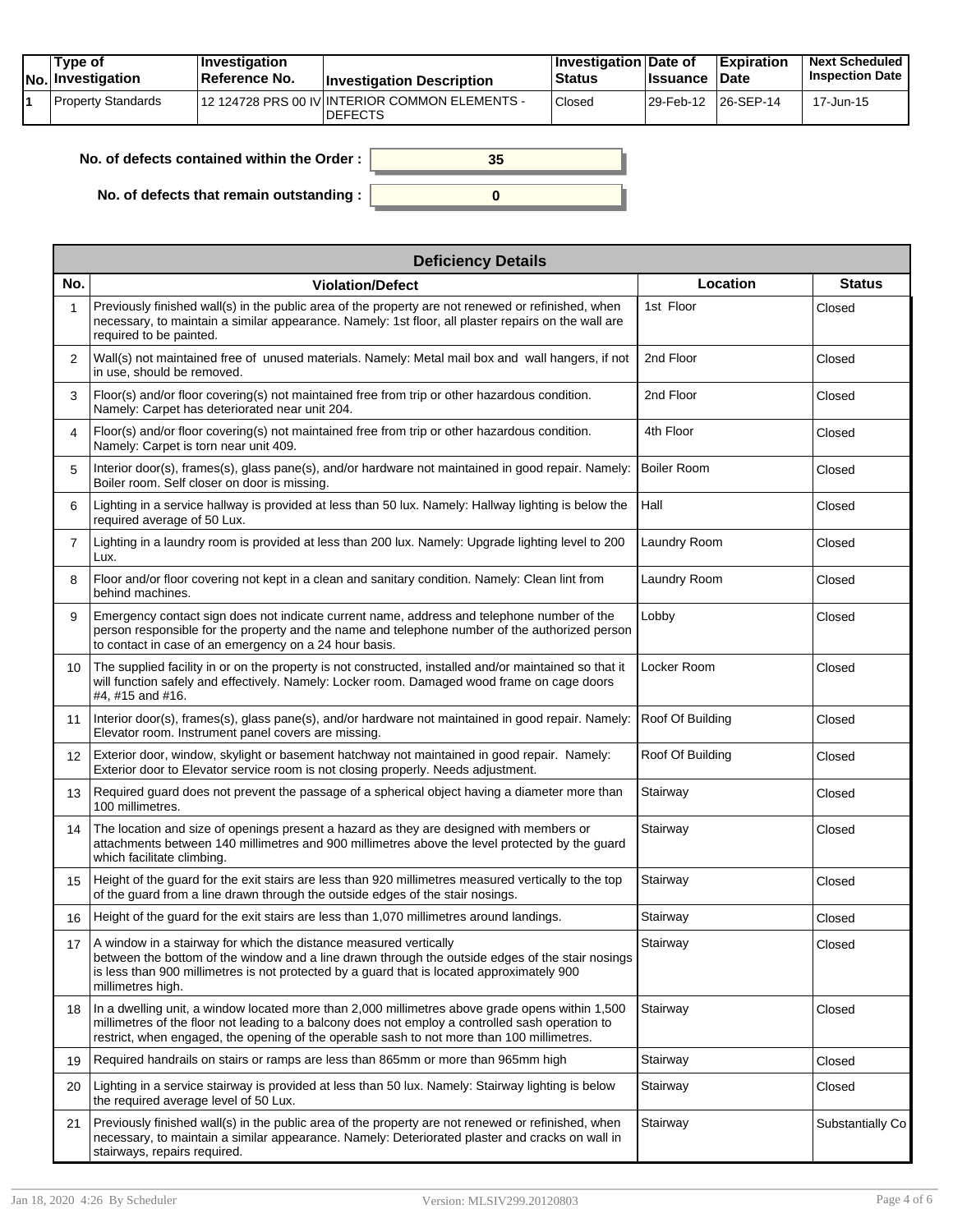| 22 | The ventilation system or unit is not regularly cleaned. Namely: Exhaust vent needs cleaning in<br>storage room.                                                                                                                                    | Storage Room               | Closed |
|----|-----------------------------------------------------------------------------------------------------------------------------------------------------------------------------------------------------------------------------------------------------|----------------------------|--------|
| 23 | Wall(s) not maintained free of holes, cracks, damaged and deteriorated materials. Namely:<br>Storage room. Deteriorated surface finish on walls, repairs required.                                                                                  | Storage Room               | Closed |
| 24 | Floor and/or floor covering not kept free from holes, stains, rubbish and debris. Namely: Storage<br>room near Laundry room. Debris on the floor to be removed. Also provide light to the room.<br>Lighting level 50 Lux.                           | Storage Room               | Closed |
| 25 | The ventilation system or unit is not regularly cleaned. Namely: Hallway vents need cleaning<br>throughout building.                                                                                                                                | <b>Throughout Building</b> | Closed |
| 26 | The floor and every appurtenance, surface cover and finish is not reasonably smooth and level.<br>Terrazo floor needs to be repaired. Not level.                                                                                                    |                            | Closed |
| 27 | Floor(s) and/or floor covering(s) not maintained free from trip or other hazardous condition.<br>Namely: Electrical Service room. Remove all discarded items including carpet, cardboard and<br>Christmas tree.                                     |                            | Closed |
| 28 | The (stairs, treads, risers, guards, handrails, and/or other appurtenant attachments) and/or their<br>supporting structural members are not being maintained free from defects/hazards. Namely:<br>Damaged step in west stairway, repairs required. |                            | Closed |
| 29 | Exterior window(s) with broken/cracked glass. Namely: Repair broken window in boiler room.                                                                                                                                                          |                            | Closed |
| 30 | Elevator machine room is not equipped to provide illumination to an average level of not less than<br>100 lux at floor level.                                                                                                                       |                            | Closed |
| 31 | Lighting in a service room is provided at less than 200 lux. Namely: Furnace service room.<br>Lighting is below required level.                                                                                                                     |                            | Closed |
| 32 | Lighting in a storage room is provided at less than 50 lux. Namely: Storage room inside furnace<br>room. Upgrade lighting to 50 Lux.                                                                                                                |                            | Closed |
| 33 | Lighting in a service room is provided at less than 200 lux. Namely: Electrical Service Room.<br>Upgrade lighting. Remove any loose/abandoned electrical wires.                                                                                     |                            | Closed |
| 34 | The electrical receptacle are not maintained in good repair. Namely: Electrical outlet supported<br>on a 2 by 4 is not in good working order. Outlet should be removed.                                                                             |                            | Closed |
| 35 | Ceiling not maintained free of holes, cracks, damaged and deteriorated materials. Namely:<br>Furnace and Garbage rooms. Repair holes and cracks in ceiling and walls.                                                                               |                            | Closed |